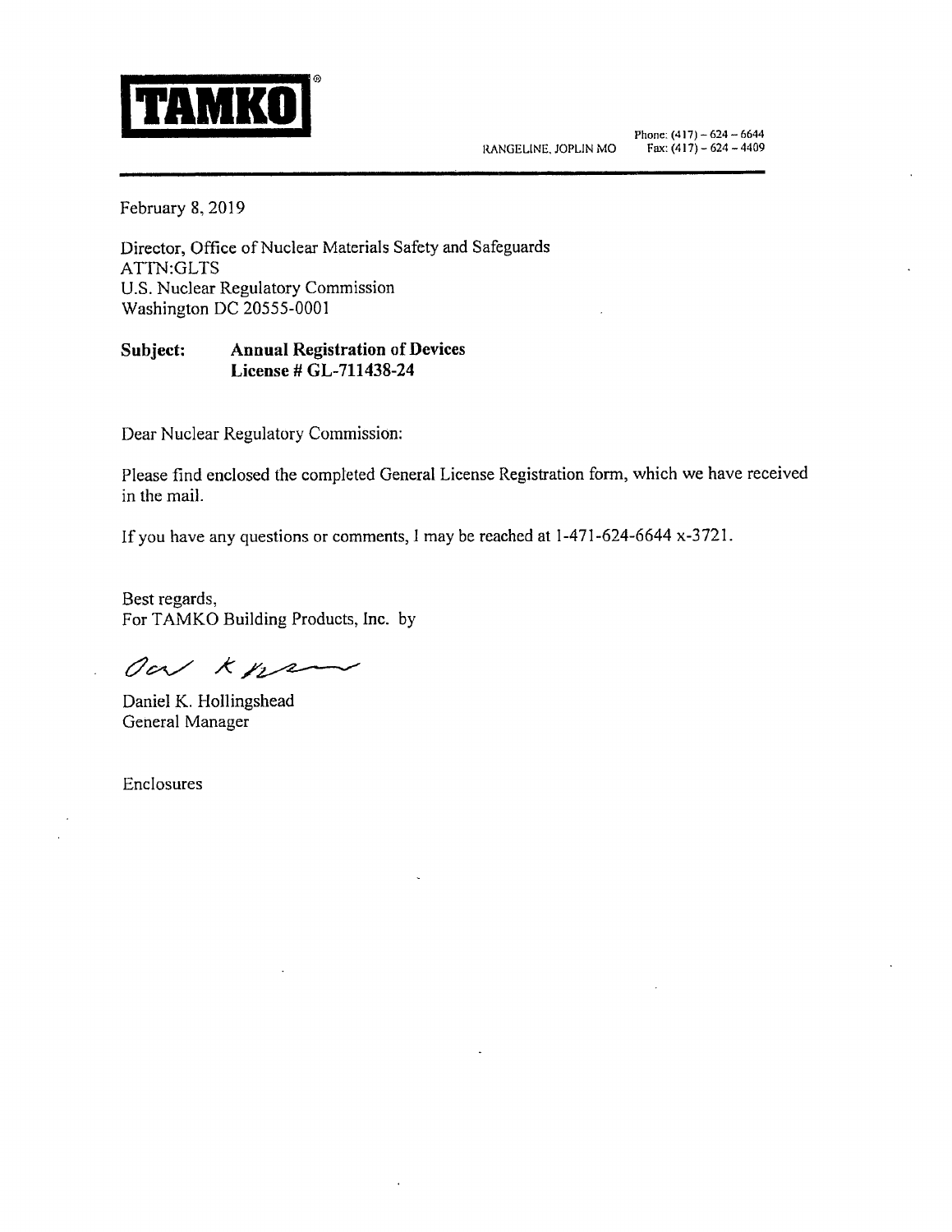#### **UNITED STATES NUCLEAR REGULATORY COMMISSION WASHINGTON, D.C. 20555-0001**



January 30, 2019

#### TO: Users of Devices Subject to General License Registration

SUBJECT: ANNUAL REGISTRATION OF GENERALLY LICENSED DEVICES

The U.S. Nuclear Regulatory Commission (NRC) requires annual registration of certain devices that are possessed under the general license issued in Section 31.5 of Title 10 U.S. Code of Federal Regulations (10 CFR 31.5). Devices subject to registration include those containing the radioactive material and activity listed in Table 1 of the attached NRC Form 664. You are receiving this notice because NRC records indicate that you have one or more such devices. Information about the general license registration program is available NRC website at http://www.nrc.gov/materials/miau/miau-reg-initiatives/gen-license.html

Note that under 10 CFR 31.5(c)(11), the attached General Licensee Registration Package must be completed, signed, and returned to the NRC within 30 days from the date of this letter. Read all of the instructions prior to completing the package. Mail the completed package in the enclosed envelope to:

> Director, Office of Nuclear Material Safety and Safeguards **ATTN: GLTS** U.S. Nuclear Regulatory Commission Washington DC 20555-0001

Registration Fee: Commission regulations (10 CFR 170.31, Category 3Q) require that you submit a registration fee with each registration on an annual basis. The registration fee is subject to change yearly, and you are required to submit the fee that is in effect as of the date of this letter. An invoice for the current amount due will be sent to you under separate cover. If you have any questions about the fee or the invoice, please contact the License Fee Billing Help Desk at 301-415-7554 or e-mail at fees.resource@nrc.gov.

NRC amended 10 CFR Parts 170.11 and 170.31 to provide that 10 CFR Part 170 fees be assessed to Federal agencies, where applicable, in accordance with the Energy Policy Act of 2005. Therefore, those Federal facilities required to register certain generally licensed devices in their possession will be required to pay the annual registration fee.

Attachment: NRC Form 664 - General Licensee Registration and Instructions

Sincerely,  $\vee$ Donald Lowman

U.S. Nuclear Regulatory Commission Office of Nuclear Material Safety and· **Safeguards** Division of Material Safety, State, Tribal and Rulemaking Programs Materials Safety Licensing Branch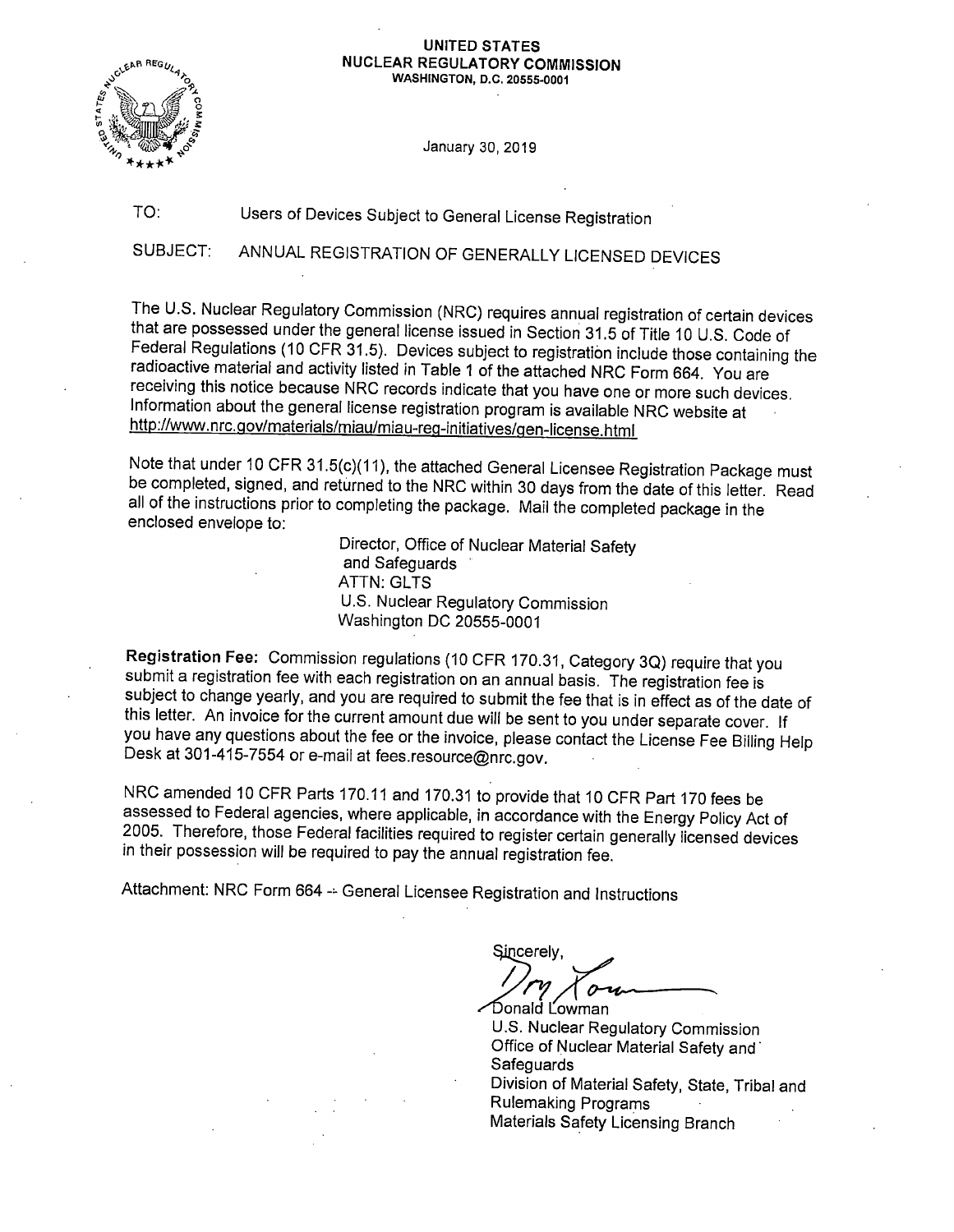## INSTRUCTIONS FOR COMPLETING NRC FORM 664 "GENERAL LICENSEE REGISTRATION"

Review all six sections of this registration form. If any information is incorrect or missing, make corrections in the applicable boxes. If you have more devices than space provided in the form, copy **the form before starting, as needed.** Use black ink and print in **CAPITAL LETfE'RS.** Start information in the first box provided. If the information contains a number with a dash (-) or <sup>a</sup> decimal point (.), include the dash or decimal point as an individual character. Use the "ø" character to represent the number O (zero).

. '

Verify information about the devices by reviewing the label on the outside of the device~ **For safety reasons, DO NOT TRY TO TAKE APART any device to verify this information.** -If you ·are · uncertain how to identify the device's label, contact the device's manufacturer or an authorized service agent for this information. Also, contact the manufacturer for any additional information about NRC requirements. You may also review 10 CFR 31.5 and other applicable regulations on the NRC web site at http://www.nrc.gov/reading rm/doc collections/cfr/, or review specific information about the general licensee project at

http://www.nrc.gov/materials/miau/miau-reg-initiatives/gen-license.html.

**Note to specific licensees:** If you believe the device(s) listed on the registration form are. possessed under your specific license, then verify the device label does not state the device is subject to a general license. If the labels indicate the device is subject to a general license, then complete the registration form as instructed below. If not, complete the registration as· instructed below, however, in Section 2, follow the instructions for "not in possession of device" and complete one Section 4 page per device transferred to your specific license.

**Section 1 - General Licensee Information.** Provide the requested information about you, the general licensee.

·On Page 1, provide the street address/location where your device(s) are used. For portable devices, provide the storage location. P.O. Box addresses are not allowed.

Do not Write in the box marked **For NRC Use Only.** 

', 1.,

On Page 2, provide the name, telephone number, and title of the individual responsible for your device(s), and a mailing address where correspondence about your device(s) can be sent. The mailing address should be specific to the physical location where the devices are used and/or stored '(P;O: boxes may be used if this is the only available mailing address). The individual indi·cated in this section as responsible for your device(s) must also verify and sign the form in Section 5.

**Section 2 - Devices Subject to Registration.** This section lists each device subject to: registration and in your possession, according to NRC records. Devices subject to registration include those containing at least one of the radionuclides listed in Table 1, with the activity indicated, at the time of manufacture.

| $1.471$ $1.1711$ $1.1711$ $1.1711$ $1.1711$ $1.1711$<br><b>Radionuclide</b> | Activity greater than or equal to: |
|-----------------------------------------------------------------------------|------------------------------------|
| Strontium-90, Radium-226                                                    | 3.7 megabecquerel (0.1 millicurie) |
| Cobalt-60, Curium-244, Americium-241, and Californium-252                   | 37 megabecquerel (1 millicurie).   |
| Cesium-137                                                                  | 370 mégabecquerel (10 millicurie)  |

Table 1. Criteria for Registration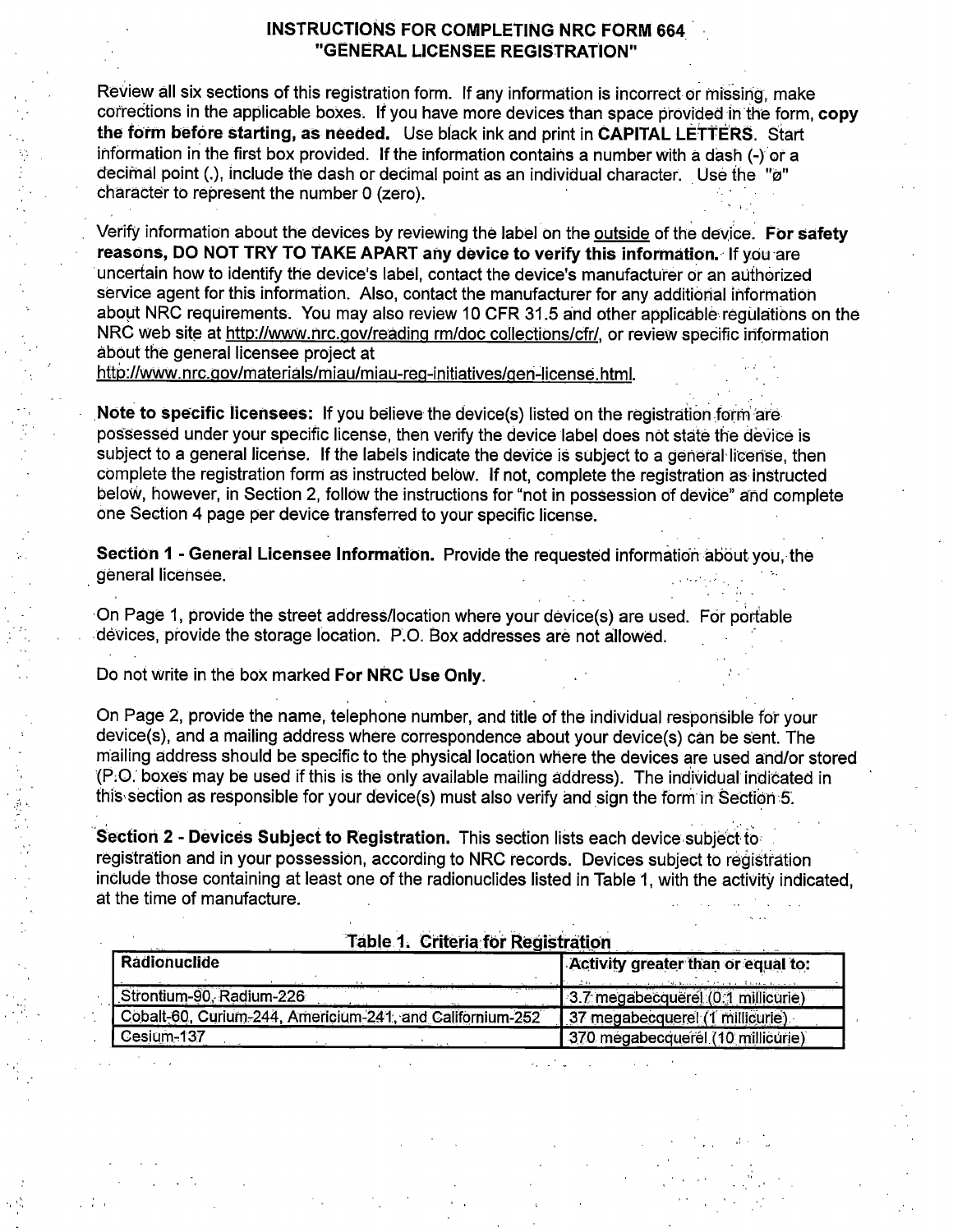Use the codes from Table 2 when correcting isotope information for devices in this section. If you do not possess a device on this list, blacken the "not in possession of device" circle, and provide the relevant information in Section 4. Note that each device is assigned a unique six-digit number called the NRC Device Key.

| Radionuclide    | Code for form    | Radionuclide | Code for form    |
|-----------------|------------------|--------------|------------------|
| Americium-241   | AM241            | Curium-244   | CM244            |
| Californium-252 | CF252            | Strontium-90 | SR <sub>90</sub> |
| Cesium-137      | CS137            | Radium-226   | <b>RA226</b>     |
| Cobalt-60       | $\cdots$<br>CO60 |              |                  |

## **Table 2.** Isotope Codes for Sections 2 and 3

**Section 3** - **Additional Devices.** If you have other generally licensed devices (not listed in Section 2) that meet the conditions for registration listed in Table 1, provide information about each additional device. **Before starting, copy this section as needed for your additional devices.** Also indicate how you acquired each device by blackening the proper circle.

When entering isotope and unit information for your device(s), use the codes listed in Table 2 of Section 2 for isotope information, and use the codes from Table 3 for unit information:

| <b>Unit</b> | Code for form | <b>Unit</b>   | الواسيون المنطق مالوديد مدا<br>Code for form                          |
|-------------|---------------|---------------|-----------------------------------------------------------------------|
| picocurie   | PCI.          | becquerel     | BQ.                                                                   |
| nanocurie   | <b>NCI</b>    | kilobecquerel | KBQ                                                                   |
| microcurie  | UCI           | megabecquerel | <b>MBQ</b>                                                            |
| millicurie  | <b>MCI</b>    | gigabecquerel | <b>GBQ</b>                                                            |
| curie       | CI            | terabecquerel | TBQ                                                                   |
|             |               |               | 医空气性 计数                                                               |
| pound       | LВ            | microgram     | $\overline{\mathsf{UG}}$ , we have the set of $\overline{\mathsf{U}}$ |
|             |               | milligram     | <b>MG</b>                                                             |
| kilogram    | KG.           | gram          | G                                                                     |

**Table 3. Unit Codes for Section ·3** • ..

**Section 4** - **Not in Possession of Device.** Use this section to report any devices that are listed in Sections 2 or 6, but that you no longer possess. **Before starting, copy this section as needed for additional devices that are not in your possession.** Enter the NRC Device Key, as listed in Section 2 or 6. Blacken the circle (choose only one) that best describes the disposition of the device and complete the rest of the section as appropriate.

**Section 5** - **Certification and Signature.** The responsible individual must certify, sign, and date Section 5.

**Section 6** - **Devices Not Subject to Registration.** This list contains information about devices that NRC records indicate are in your possession, but **are not subject to registration.** If you no longer have one or more of the listed devices, you are required to make a transfer report to NRC in . accordance with 10 CFR 31.5(c)(8) or (9), as applicable. You may use Section 4 for this purpose. This section does not list any static eliminators containing polonium-210 (Po-210), or luminous exit signs containing tritium (H-3). These devices are not subject to registration, and are not included in this section in an effort to reduce the length of this form.

**RETURN THE COMPLETED FORM IN THE ENCLOSED ENVELOPE WITH PROPER**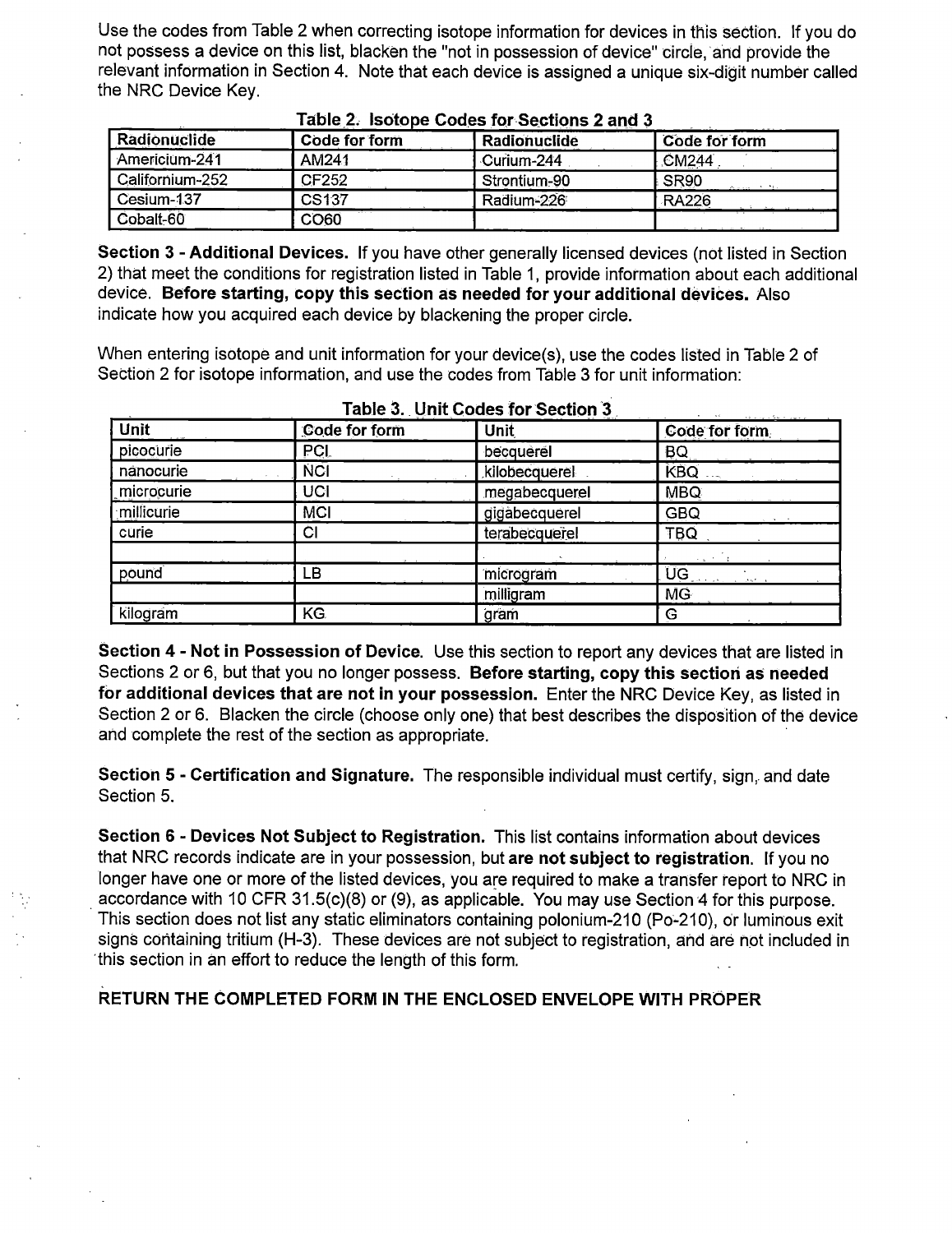

GL-711438-24 01/22/2019

**NRC FORM 664** 

(04 - 2018) 10 CFR 31.5

# **GENERAL LICENSEE REGISTRATION**

#### **APPROVED BY 0MB: NO. 3150-0198**

**0MB EXPIRATION DATE: 02/28/2019** 

SECTION 1 PAGE 1 of 2

Estimated burden per response to comply with this mandatory collection request 20 minutes. NRG will use this informationto track general licencees and their devices to ensure a higher level of device accountability. Send comments regarding burden estimate to the FOIA, Privacy, and Information Collection Branch (T-5 F53), U.S. Nuclear Regulatory Commission, Washington, DC 205555-0001, or by internet e-mail to lnfocollects. Resource@nrc.gov, and to the DeskOfficer, Office of Information and Regulatory Affairs, NEOB-10202, (3150-0198), Office of Management and Budget, Washington, DC 20503. If a means used to impose an information collection does not display a currently valid 0MB control number, the NRG may not conduct or sponsor, and a person is not required to respond to, the information collection.

**Complete all six sections of this registration form. If any of the preprinted information is incorrect, provide the changes in the applicable boxes. USE CAPITAL LETTERS.** 

**General License Registration Number GL-71143.8-24** 

## **SECTION 1** - **GENERAL LICENSEE INFORMATION**

**Enter the company name and the street address for the physical location of use for your device(s). For portable devices, specify the primary storage location. Do not use P .0. Boxes.** 

Company Name: TAMKO BUILDING PRODUCTS

|                        |                                         |    | ۰,                                                  |   |
|------------------------|-----------------------------------------|----|-----------------------------------------------------|---|
| Department:            |                                         |    |                                                     |   |
|                        |                                         |    |                                                     |   |
| Address Line 1:        | 3001 NEWMAN ROAD                        |    |                                                     |   |
|                        |                                         |    |                                                     |   |
| Address Line 2:        |                                         |    |                                                     |   |
|                        | A.                                      |    | $\mathcal{S}_{\mathbf{y}+1}$                        |   |
| <b>JOPLIN</b><br>City: |                                         |    |                                                     |   |
|                        |                                         |    | अक्षेत्रपूर<br>पु                                   | ł |
| State: MO              | Zip Code: 648011404                     |    |                                                     |   |
|                        | For NRC Use Only<br>(Do not write here) |    | Category:<br><b>Packet Receipt Date (MMDDYYYY):</b> |   |
|                        |                                         | 38 | Accession Number:                                   |   |



**U.S. NUCLEAR REGULARTORY COMMISSION**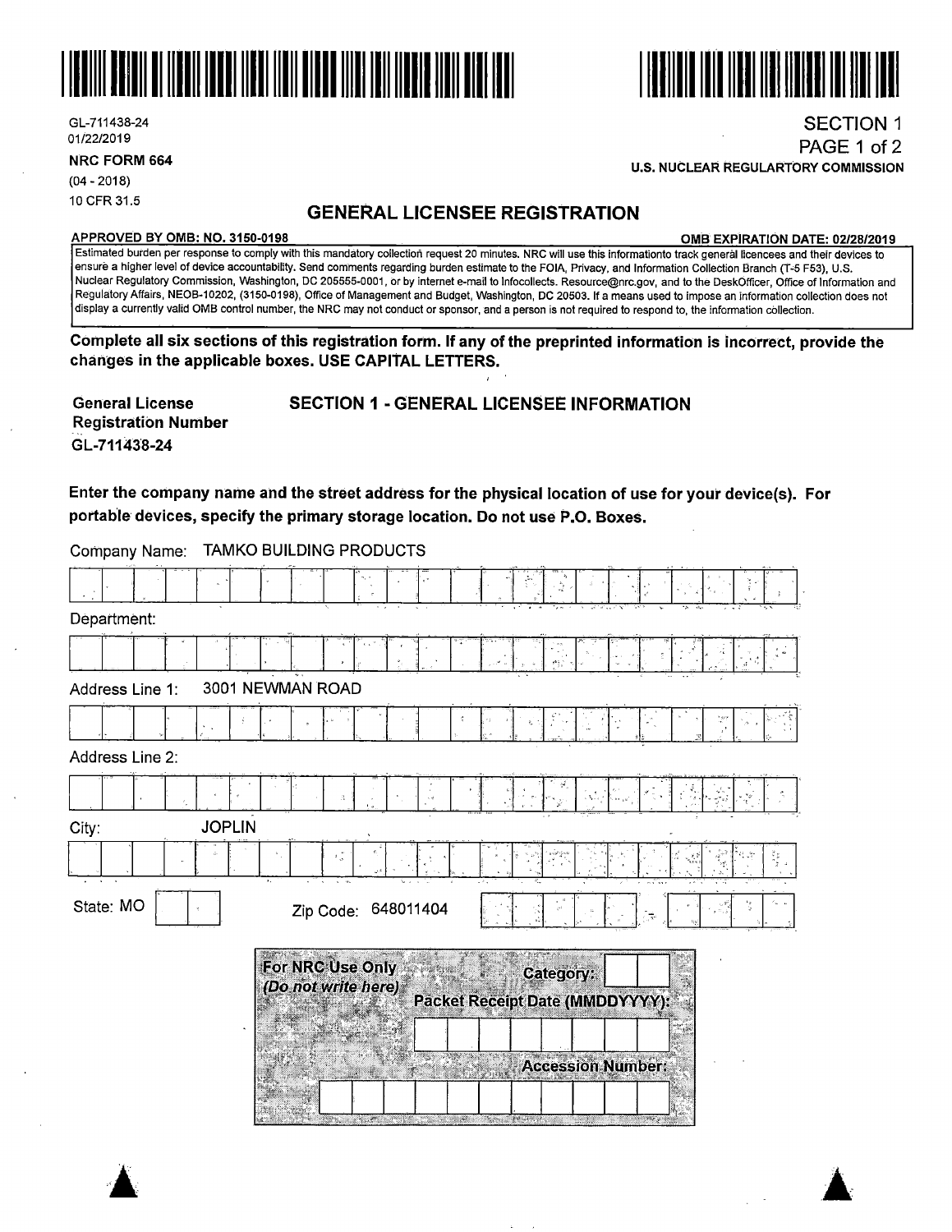

| GL-711438-24 |
|--------------|
| 01/22/2019   |



**SECTION 1** PAGE 2 of 2

## **SECTION 1 - GENERAL LICENSEE INFORMATION (Continued)**

Enter the name, telephone number and title of the person who is the responsible individual for the device(s).

| Last Name: HOLLINGSHEAD                                                                 |                                                  |      |
|-----------------------------------------------------------------------------------------|--------------------------------------------------|------|
| žň.<br>$\mathcal{Z}^{\bullet}$                                                          |                                                  | ** 發 |
| <b>DANIEL</b><br>First Name:                                                            | Middle Initial: K                                |      |
|                                                                                         |                                                  |      |
| <b>Business Telephone Number:</b><br>(417) 624-6644                                     | 3721<br>Extension:                               |      |
|                                                                                         |                                                  |      |
| Title:<br><b>GENERAL MANAGER</b>                                                        |                                                  |      |
| 다른 도<br>1968년                                                                           |                                                  |      |
|                                                                                         |                                                  |      |
| Enter the mailing address where correspondence regarding your device(s) should be sent. |                                                  |      |
|                                                                                         |                                                  |      |
| Départment:                                                                             |                                                  |      |
|                                                                                         |                                                  |      |
| 3001 NEWMAN ROAD<br>Address Line 1:                                                     |                                                  |      |
|                                                                                         |                                                  |      |
| Address Line 2:                                                                         |                                                  |      |
| r gay<br>List<br>يتحصر                                                                  |                                                  |      |
| City:<br><b>JOPLIN</b>                                                                  |                                                  |      |
| 총                                                                                       |                                                  |      |
| কারতে ৰ                                                                                 | <u>বিজ্ঞান বাদকাজিক বিজ্ঞানী</u> এক বিজ্ঞানী কৰি |      |
| Zip Code: 648011404<br>State: MO                                                        |                                                  |      |
|                                                                                         |                                                  |      |
|                                                                                         |                                                  |      |
|                                                                                         |                                                  |      |
|                                                                                         |                                                  |      |
|                                                                                         |                                                  |      |
|                                                                                         |                                                  |      |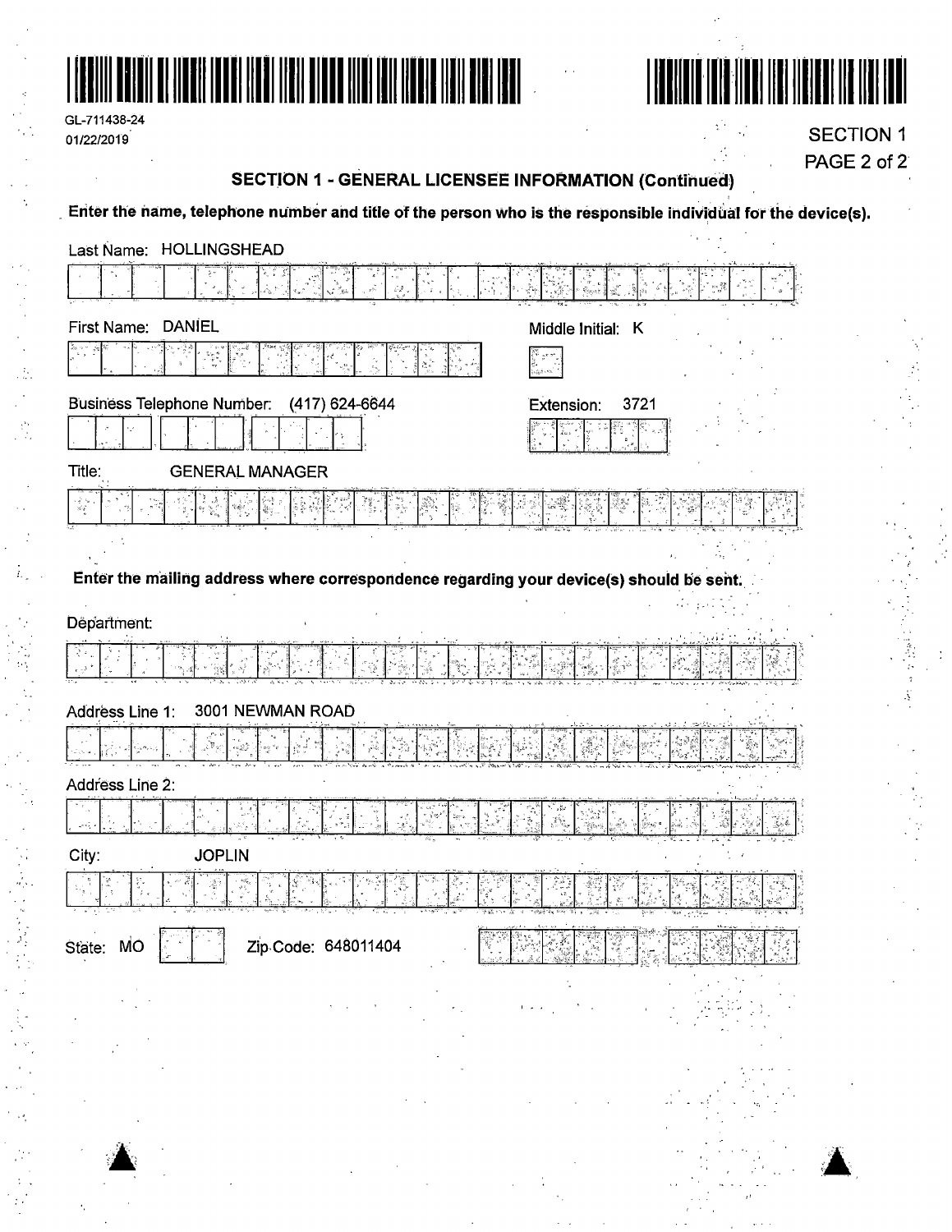|    | GL-711438-24<br>01/22/2019                                                                                             |                         | <b>SECTION 2 - DEVICES SUBJECT TO REGISTRATION</b> |    | <b>SECTION 2</b>                                          |  |
|----|------------------------------------------------------------------------------------------------------------------------|-------------------------|----------------------------------------------------|----|-----------------------------------------------------------|--|
|    | Our records indicate that you have these devices. Please updtae the information as necessary.<br><b>NRC Device Key</b> | 665857                  | (Internal Control Number)                          |    | PAGE 1 of 2                                               |  |
|    | Distributor/Dustributed By:                                                                                            | <b>NDC Technologies</b> |                                                    |    |                                                           |  |
|    |                                                                                                                        |                         |                                                    | i. |                                                           |  |
|    | Distributor License Number:                                                                                            | 1933-70 GL              |                                                    |    |                                                           |  |
|    |                                                                                                                        |                         |                                                    |    |                                                           |  |
|    | Manufacturer name:                                                                                                     |                         | NDC INFRARED ENGINEERING, INC.                     |    |                                                           |  |
|    |                                                                                                                        |                         |                                                    |    |                                                           |  |
|    | Device Model (Not Source Model): 103X                                                                                  |                         |                                                    |    |                                                           |  |
|    |                                                                                                                        |                         |                                                    |    |                                                           |  |
|    | Device Serial Number:<br>4107                                                                                          |                         |                                                    |    |                                                           |  |
|    |                                                                                                                        |                         |                                                    |    |                                                           |  |
|    | 08/05/1996<br>Transfer Date:                                                                                           |                         |                                                    |    |                                                           |  |
|    |                                                                                                                        |                         |                                                    |    | Not in possession of device (Also<br>complete Section 4.) |  |
|    |                                                                                                                        |                         |                                                    |    |                                                           |  |
| MM | DD                                                                                                                     | <b>YYYY</b>             |                                                    |    |                                                           |  |
|    |                                                                                                                        |                         |                                                    |    |                                                           |  |
|    | Isotope (e.g. AM241)<br>AM241                                                                                          | 5.55                    | Activity (e.g. 1005)                               |    | Unit (e.g. mCi)<br><b>GBa</b>                             |  |
|    |                                                                                                                        |                         |                                                    |    |                                                           |  |
|    |                                                                                                                        |                         |                                                    |    |                                                           |  |
|    |                                                                                                                        |                         |                                                    |    |                                                           |  |
| 3  |                                                                                                                        |                         |                                                    |    |                                                           |  |
| 4  | $\sim$                                                                                                                 |                         |                                                    |    |                                                           |  |
|    |                                                                                                                        |                         |                                                    |    |                                                           |  |
| 5  |                                                                                                                        |                         |                                                    |    |                                                           |  |
|    |                                                                                                                        |                         |                                                    |    |                                                           |  |
| 6  | $\sim$ $\sim$                                                                                                          |                         |                                                    |    |                                                           |  |
|    |                                                                                                                        |                         |                                                    |    |                                                           |  |
|    |                                                                                                                        |                         |                                                    |    |                                                           |  |
|    |                                                                                                                        |                         |                                                    |    |                                                           |  |
|    |                                                                                                                        |                         |                                                    |    |                                                           |  |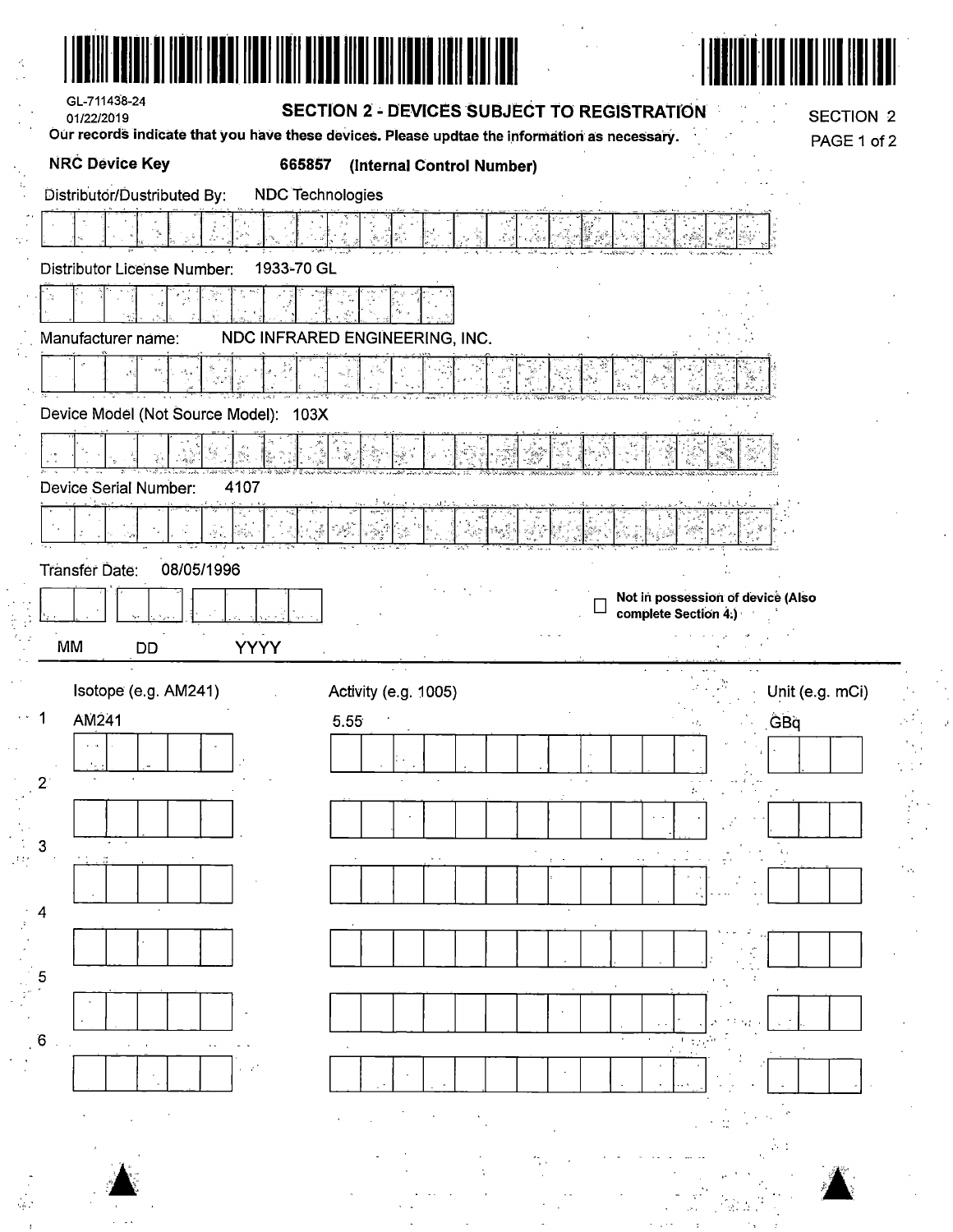| GL-711438-24<br>01/22/2019                             | SECTION 2 - DEVICES SUBJECT TO REGISTRATION<br>Our records indicate that you have these devices. Please updtae the information as necessary. | <b>SECTION 2</b><br>PAGE 2 of 2   |
|--------------------------------------------------------|----------------------------------------------------------------------------------------------------------------------------------------------|-----------------------------------|
| <b>NRC Device Key</b><br>665858                        | (Internal Control Number)                                                                                                                    |                                   |
| <b>NDC Technologies</b><br>Distributor/Dustributed By: |                                                                                                                                              |                                   |
|                                                        |                                                                                                                                              |                                   |
| 1933-70 GL<br><b>Distributor License Number:</b>       |                                                                                                                                              |                                   |
| ğñ.                                                    |                                                                                                                                              |                                   |
| Manufacturer name:                                     | NDC INFRARED ENGINEERING, INC.                                                                                                               |                                   |
|                                                        |                                                                                                                                              |                                   |
| 豪<br>Device Model (Not Source Model): 103X             |                                                                                                                                              |                                   |
| $\frac{v}{n_1w_2}$                                     |                                                                                                                                              |                                   |
| 4110<br>Device Serial Number:                          |                                                                                                                                              |                                   |
| 43                                                     |                                                                                                                                              |                                   |
|                                                        | ý<br>, 1<br>樂主                                                                                                                               |                                   |
| 08/13/1996<br><b>Transfer Date:</b>                    |                                                                                                                                              | Not in possession of device (Also |
|                                                        |                                                                                                                                              | complete Section 4.)              |
| <b>YYYY</b><br>MM<br><b>DD</b>                         |                                                                                                                                              |                                   |
|                                                        |                                                                                                                                              |                                   |
| Isotope (e.g. AM241)                                   | Activity (e.g. 1005)                                                                                                                         | Unit (e.g. mCi)                   |
| AM241                                                  | 5.55                                                                                                                                         | GBq                               |
|                                                        |                                                                                                                                              |                                   |
| $\sim$<br>2                                            |                                                                                                                                              |                                   |
|                                                        |                                                                                                                                              |                                   |
| $3 -$                                                  |                                                                                                                                              |                                   |
|                                                        |                                                                                                                                              |                                   |
| 4                                                      |                                                                                                                                              |                                   |
|                                                        |                                                                                                                                              |                                   |
| 5                                                      |                                                                                                                                              |                                   |
| $6^{\circ}$                                            |                                                                                                                                              | , г.                              |
|                                                        |                                                                                                                                              |                                   |
|                                                        |                                                                                                                                              |                                   |
|                                                        |                                                                                                                                              |                                   |
|                                                        |                                                                                                                                              |                                   |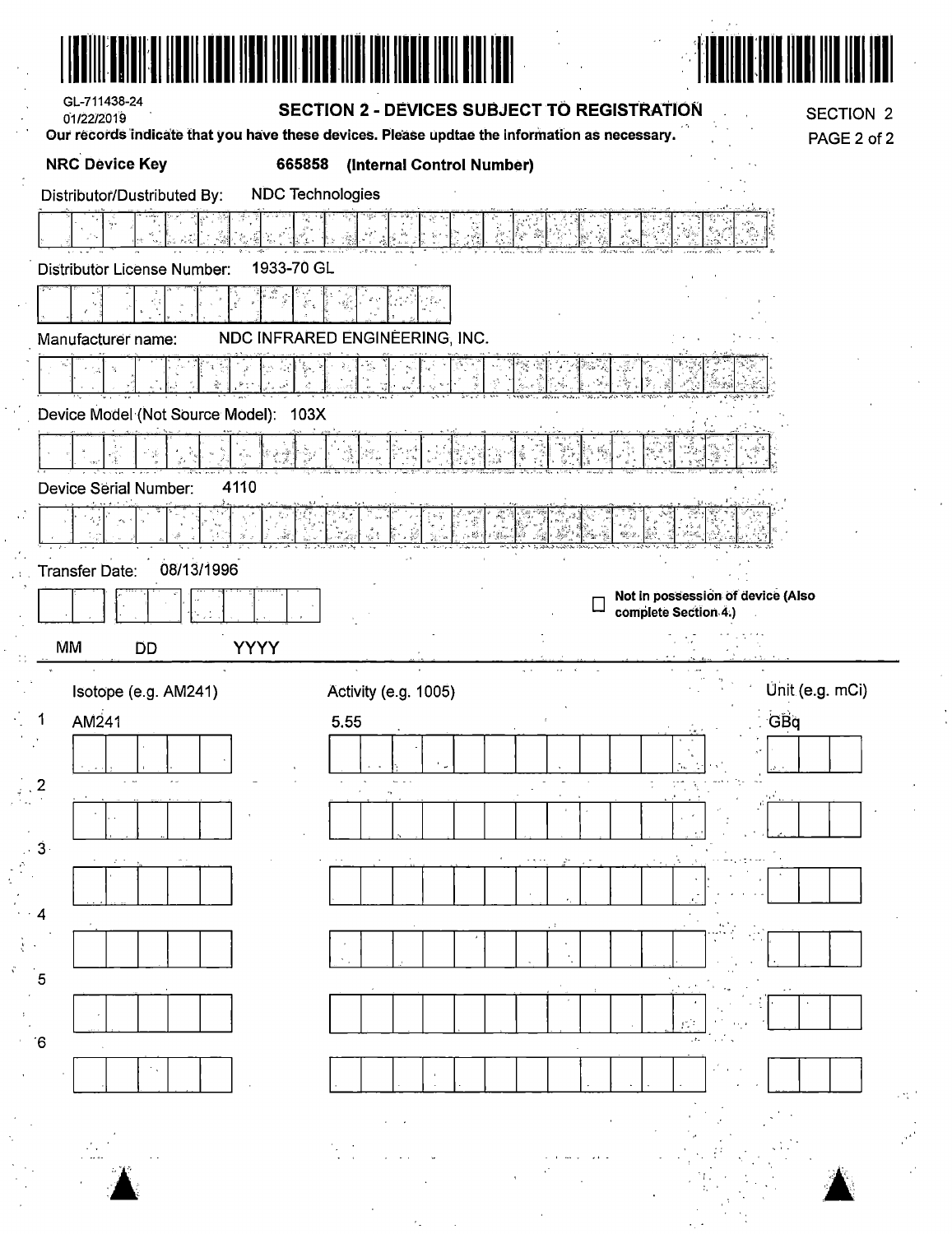



| GL-711438-24 |
|--------------|
| 01/22/2019   |

# SECTION 3 - ADDITIONAL DEVICES SUBJECT TO REGISTRATION

**SECTION 3** 

|      |                                                                   |  |  |   | <b>- ADDITIONAL DEVICES SUBJECT TO REGIOTIVATION</b> |  |  |                     |                         |                   |          |      |  |               | Provide information about other devices you have that are subject to registration. Do not report specifically licensed devices. | PAGE 1 of 1      |
|------|-------------------------------------------------------------------|--|--|---|------------------------------------------------------|--|--|---------------------|-------------------------|-------------------|----------|------|--|---------------|---------------------------------------------------------------------------------------------------------------------------------|------------------|
|      | Manufacturer Name                                                 |  |  |   |                                                      |  |  |                     |                         |                   |          |      |  |               |                                                                                                                                 |                  |
|      |                                                                   |  |  |   |                                                      |  |  |                     |                         |                   |          |      |  |               |                                                                                                                                 |                  |
|      | Initial Transferor Name                                           |  |  |   |                                                      |  |  |                     |                         |                   |          |      |  |               |                                                                                                                                 |                  |
|      |                                                                   |  |  |   |                                                      |  |  |                     |                         |                   |          |      |  |               |                                                                                                                                 |                  |
|      |                                                                   |  |  |   | Initial Transferor License Number (if known)         |  |  |                     |                         |                   |          |      |  |               |                                                                                                                                 |                  |
|      |                                                                   |  |  |   |                                                      |  |  |                     |                         |                   |          |      |  |               |                                                                                                                                 |                  |
|      |                                                                   |  |  |   | Device Model Number (Not Source Model)               |  |  |                     |                         |                   |          |      |  |               |                                                                                                                                 |                  |
|      |                                                                   |  |  |   |                                                      |  |  |                     |                         |                   |          |      |  |               |                                                                                                                                 |                  |
|      | Device Serial Number                                              |  |  |   |                                                      |  |  |                     |                         |                   |          |      |  |               |                                                                                                                                 |                  |
|      |                                                                   |  |  |   |                                                      |  |  |                     |                         |                   |          |      |  |               |                                                                                                                                 |                  |
|      |                                                                   |  |  | Ő | Manufacturer/Initial Transferor listed above         |  |  |                     |                         |                   |          |      |  |               |                                                                                                                                 |                  |
|      | low acquired and date (e.g.,<br>rom a distributor/manufacturer, O |  |  |   | <b>Other General Licensee</b>                        |  |  |                     |                         | Date Transferred: |          |      |  |               |                                                                                                                                 |                  |
|      | ther licensee, other source)?                                     |  |  | O | Other Sources                                        |  |  |                     |                         |                   | $MM$ $D$ |      |  | $\rightarrow$ | <b>YYYY</b>                                                                                                                     |                  |
|      | Isotope (e.g. AM241)                                              |  |  |   |                                                      |  |  | Activity (e.g. 100) |                         |                   |          |      |  |               |                                                                                                                                 | Unit (e.g. mCi)  |
| 1.   |                                                                   |  |  |   |                                                      |  |  |                     | $\alpha$ , and $\alpha$ |                   |          |      |  |               |                                                                                                                                 |                  |
|      |                                                                   |  |  |   |                                                      |  |  |                     |                         |                   |          |      |  |               |                                                                                                                                 |                  |
| 2.   |                                                                   |  |  |   |                                                      |  |  |                     |                         |                   |          |      |  |               |                                                                                                                                 |                  |
| 3. . |                                                                   |  |  |   |                                                      |  |  |                     |                         |                   |          | ×    |  |               |                                                                                                                                 |                  |
| 4.   |                                                                   |  |  |   |                                                      |  |  |                     |                         |                   |          | $\,$ |  |               |                                                                                                                                 |                  |
|      |                                                                   |  |  |   |                                                      |  |  |                     |                         |                   |          |      |  |               |                                                                                                                                 |                  |
|      |                                                                   |  |  |   |                                                      |  |  |                     |                         |                   |          |      |  |               |                                                                                                                                 | $\sim$ $\lambda$ |
| З.   |                                                                   |  |  |   |                                                      |  |  |                     |                         |                   |          |      |  |               |                                                                                                                                 |                  |
| 7.   |                                                                   |  |  |   |                                                      |  |  |                     |                         |                   |          |      |  |               |                                                                                                                                 |                  |
|      |                                                                   |  |  |   |                                                      |  |  |                     |                         |                   |          |      |  |               |                                                                                                                                 |                  |
|      |                                                                   |  |  |   |                                                      |  |  |                     |                         |                   |          |      |  |               |                                                                                                                                 |                  |
|      |                                                                   |  |  |   |                                                      |  |  |                     |                         |                   |          |      |  |               |                                                                                                                                 |                  |
|      |                                                                   |  |  |   |                                                      |  |  |                     |                         |                   |          |      |  |               |                                                                                                                                 |                  |
| ΙO.  |                                                                   |  |  |   |                                                      |  |  |                     | $\kappa_{\rm A}$ .      |                   |          |      |  |               |                                                                                                                                 |                  |
|      |                                                                   |  |  |   |                                                      |  |  |                     |                         |                   |          |      |  |               |                                                                                                                                 |                  |
|      |                                                                   |  |  |   |                                                      |  |  |                     |                         |                   |          |      |  |               |                                                                                                                                 |                  |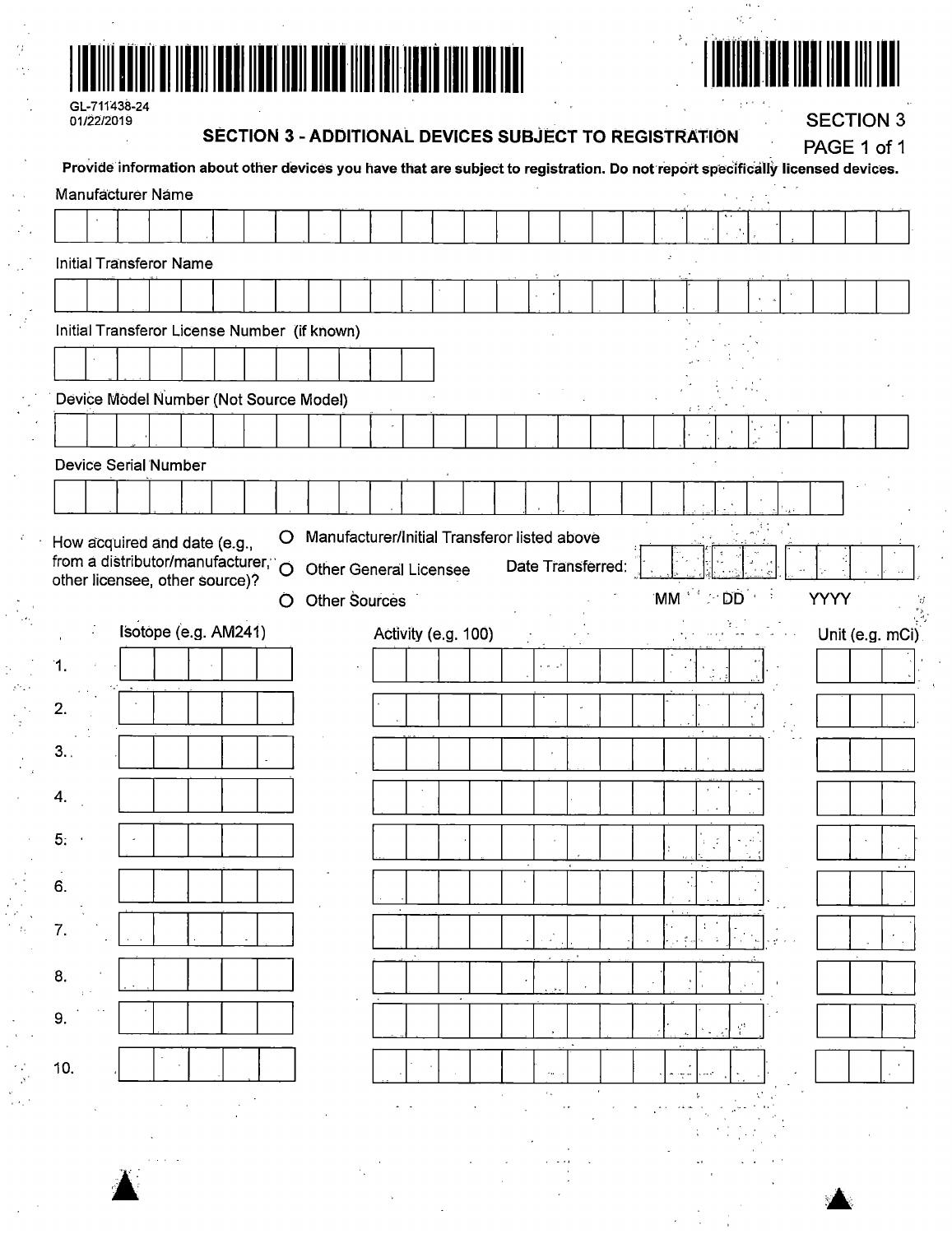

 $\mathbf{r} = \mathbf{r} \mathbf{r}$  :

01/22/2019

SECTION 4 - NOT IN POSSESSION OF DEVICE

**SECTION 4** 

 $\frac{1}{\epsilon}$ 

 $\bar{J}$ 

| Provide information about devices listed in Section 2 or 6, but no longer in your possession.                   | PAGE 1 of 1                                                                      |
|-----------------------------------------------------------------------------------------------------------------|----------------------------------------------------------------------------------|
| Part 1                                                                                                          | <b>Transfer Date:</b>                                                            |
| NRC Device Key:                                                                                                 |                                                                                  |
| (from Section 2 or 6)                                                                                           | <b>MM</b><br><b>DD</b><br>YYÝY                                                   |
| Location of the Device:                                                                                         |                                                                                  |
| O Whereabouts Unknown (Complete Part 1 only)<br>$\mathbf{O}$                                                    | Transferred to another general licensee (Complete Parts 2 and 3)<br>$\circ$      |
| Never Possessed the Device (Complete Part 1 only)<br>$\circ$<br>Returned to Manufacturer (Complete Part 1 only) | O Transferred to a Specific Licensee (Not the manufacturer)<br>(Complete Part 2) |
| Part 2<br>License Number of Recipient (if transferred to a specific licensee):                                  |                                                                                  |
|                                                                                                                 |                                                                                  |
| Company Name:                                                                                                   |                                                                                  |
|                                                                                                                 |                                                                                  |
| Department:                                                                                                     |                                                                                  |
|                                                                                                                 |                                                                                  |
|                                                                                                                 |                                                                                  |
| Address Line 1:                                                                                                 |                                                                                  |
|                                                                                                                 |                                                                                  |
| Address Line 2:                                                                                                 |                                                                                  |
|                                                                                                                 |                                                                                  |
| City:                                                                                                           |                                                                                  |
|                                                                                                                 |                                                                                  |
| State:<br>Zip Code:                                                                                             |                                                                                  |
| Part 3                                                                                                          |                                                                                  |
| Enter the name of the individual responsibe for this device:<br>Last name:                                      |                                                                                  |
|                                                                                                                 |                                                                                  |
| First name:                                                                                                     |                                                                                  |
| 容式                                                                                                              | Middle Initial:                                                                  |
| <b>Business Telephone</b><br>Number:                                                                            | Ŕ.<br>Extension:                                                                 |
| Title:                                                                                                          |                                                                                  |
|                                                                                                                 |                                                                                  |
| ÷.                                                                                                              | A                                                                                |
|                                                                                                                 |                                                                                  |
| Ж                                                                                                               |                                                                                  |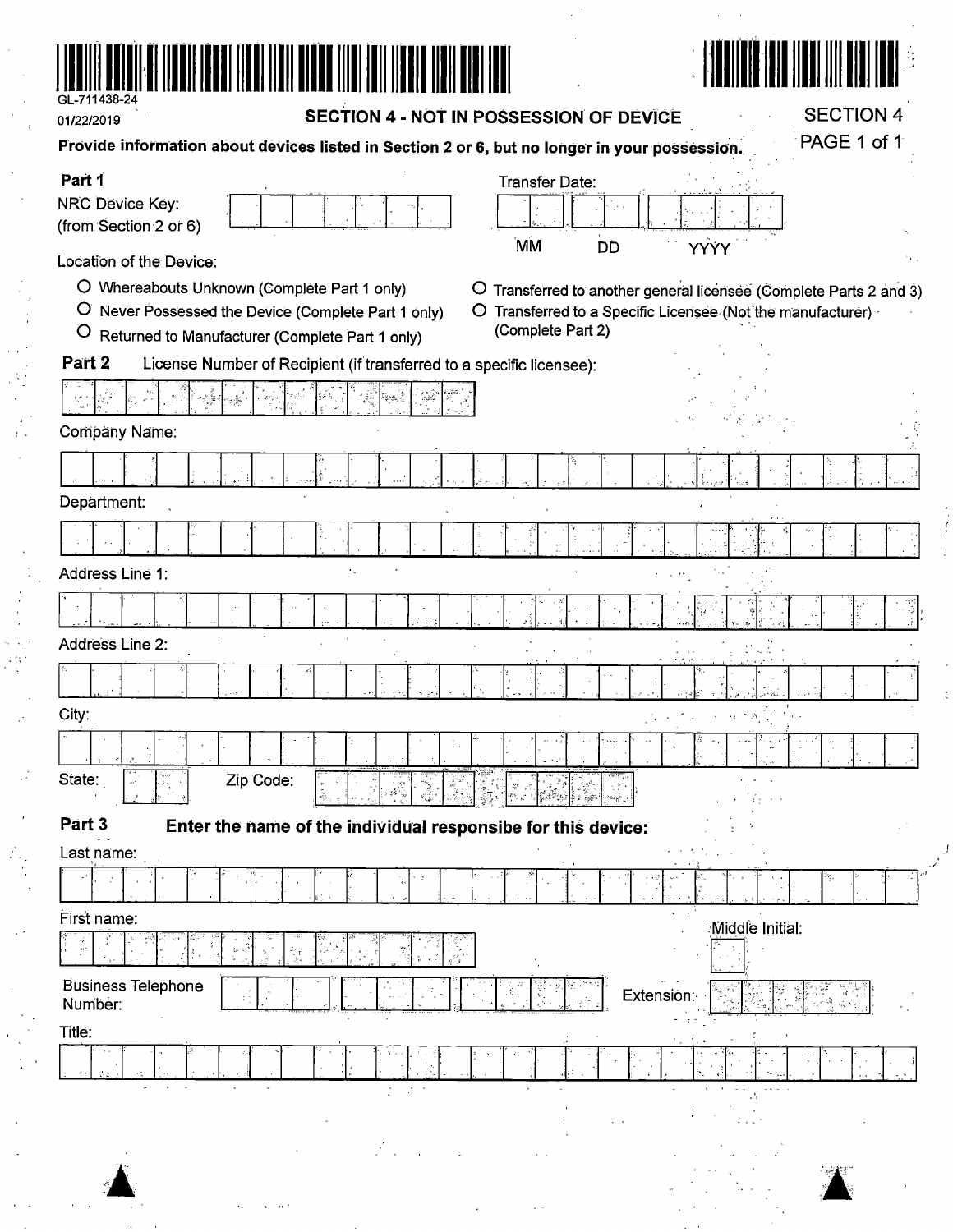



GL-711438-24 01/22/2019

**SECTION 5** - **CERTIFICATION** 

SECTION 5 PAGE 1 of 1

I hereby certify that:

- A. All information contained in this registration is true and complete to the best of my knowledge and belief.
- 8. A physical inventory of the devices subject to registration has been completed, and the device information on this form has been checked against the device labeling.
- C. I am aware of the requirements of the general license, provided in 10 CFR 31.5. {Copied of applicable regulations may be viewed at the NRC website at: http://www.nrc.gov/reading-rm/doc-collections/cfr)

Carl Kyps

 $2/8/9$ 

SIGNATURE - RESPONSIBLE INDIVIDUAL (Listed in Section 1) DATE

**WARNING:** FALSE STATEMENTS MAY BE SUBJECT TO CIVILAND/OR CRIMINAL PENALTIES. NRC REGULATIONS REQUIRE THAT SUBMISSIONS TO THE NRC BE COMPLETE AND ACCURATE IN ALL MATERIAL ASPECTS. 10 U.S.C SECTION 1001 MAKES IT A CRIMINAL OFFENSE TO MAKE A WILLFULLY WRONG STATEMENT OR REPRESENTATION TO ANY DEPARTMENT OR AGENCY OF THE UNITED STATES AS TO ANY MATTER IN ITS JURISDICTION.